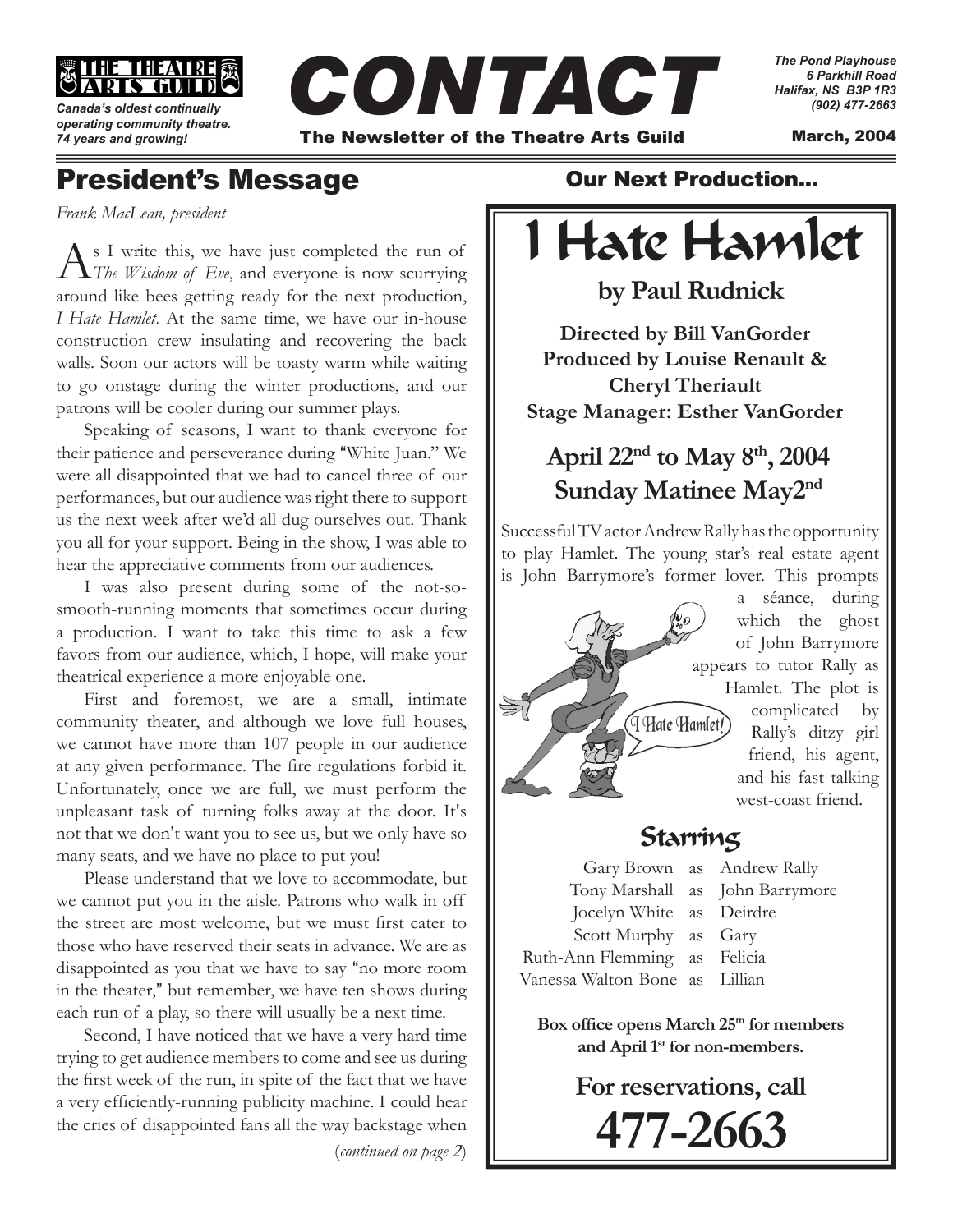### Board of Directors, 2002-2003

| Community Relations/Capital Campaign Bill VanGorder |  |
|-----------------------------------------------------|--|
|                                                     |  |

### Upcoming TAG Productions

**April 22nd– May 8th:** *I Hate Hamlet***,** by Paul Rudnick, directed by Bill VanGorder.

**July 7th– 24th:** *Dead Guilty***,** by Richard Harris, directed by Frank MacLean.

August 7<sup>th</sup>: The Annual Gratwick Partnership Readings.

#### Auditions for Front-of-House Volunteers

- Everyone is guaranteed a part.
- Watch the play and play a role.
- Qualifications  $-$  a smile.
- TAG members, friends of TAG are all welcome.
- Training on the spot everyone's a natural.
- Phone 477-2663, leave your name and number; Lynn will call.

#### Saraguay Club—Dinner & Theatre

The Saraguay Club and The Theatre Arts Guild offer a dinner and theatre package (\$37.00 plus tax and gratuities) on Thursday and Friday evenings during TAG's productions.

During the run of *I Hate Hamlet*, this package will be offered on April 22<sup>nd</sup>, 23<sup>rd</sup>, 29<sup>th</sup>, and 30<sup>th</sup> and May  $6<sup>th</sup>$  and  $7<sup>th</sup>$ . Arrive at the Saraguay at 5:30, enjoy a three-course dinner, and then travel to the Pond playhouse by 7:30 for an evening of entertainment.

To reserve this package, call TAG at 477-2663.

#### President's Message

(*continued from page 1*)

the front of house staff had to tell them we were full and this was the last show of the run. I also was informed of a massive waiting list of those who, unfortunately, waited until the last week to book a seat.

So, please make your reservations early in the run to ensure you get a seat. It's now easier than ever. You can find a schedule of plays on our new web site at www.tagtheatre.com, and while you're there, why not book your seat early in the run using our new on-line reservation system?

Once you have booked your seat, I have another favor to ask. Please arrive by 7:45 p.m. to ensure you get the seat you reserved. We usually have a significant number of people who drop in to see us on "standby," and if some patrons with reservations cannot attend, we can sell those seats to the folks waiting in the lobby. We want everyone to have a chance to enjoy a live theatrical experience, and we want to be as fair as possible. Our policy is to sell those seats that have not been filled by 7:45, so I implore you to arrive by then to avoid disappointment.

Finally, and I hope I am not being to draconian, but I ask that you not bring any food or drink into the theater seating area. Our lobby is admittedly a bit tiny, and we are working on a fund-raising campaign to build a bigger one, but when folks bring drinks or food inside, we have a devil of a time cleaning up any accidents that occur. As an actor, I have had the unfortunate experience of being distracted by the sounds of pop cans rolling down the aisle and the heart-breaking sounds of rustling candy wrappers. Even as an audience member I can remember those annoying sounds taking me out of the

world the actors have so eloquently drawn me into. We actors desperately want our audience to have the best live theater experience possible, so please keep the food and drink out in the lobby.



I cannot express enough appreciation for your support, and I hope you will continue that support and continue to enjoy your theatrical experience. My intent here is to enhance that experience, and I hope I have done that. Please feel free to send me your comments in the "critic's corner" section of our new website.  $\ast$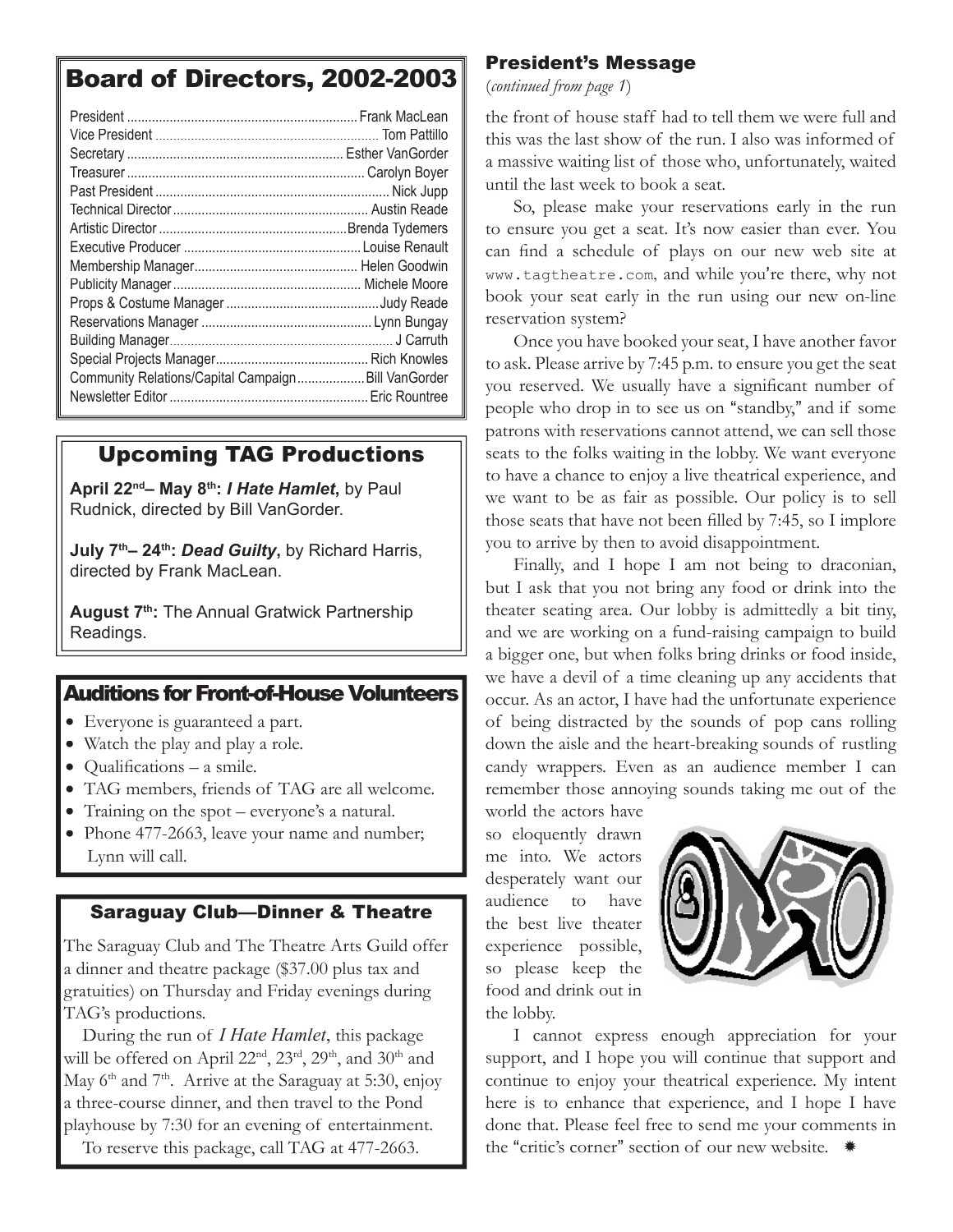### TAG Plays at Neptune

#### TAG stages A.R. Gurney's *Later Life* at Neptune Studio Theatre

June 9<sup>th</sup> to 13<sup>th</sup>, 2004 Evenings at 8:00 P.M. June  $9^{th}$ , 10<sup>th</sup>, 11<sup>th</sup>, and 12<sup>th</sup> Matinees at 4:00 P.M. June 12<sup>th</sup> and 13<sup>th</sup> Reservations: Neptune Box Office (Stay tuned for when to call to reserve your seat)

Back in 2003, Chris Shore of Theatre Nova Scotia helped TAG and Dartmouth Players produce *The Black Bonspiel of Wullie MacCrimmon* at Neptune's second stage (Neptune Studio Theatre). This year, your board of directors is pleased to announce that TAG will be at Neptune in June with its third A. R. Gurney play, *Later Life*. In previous seasons, TAG produced *Sylvia* (remember the dog?) and—just last spring—*The Dining*  Room by this contemporary American playwright.

Gurney's *Later Life* takes a different slant on the coming-of-age theme. When Ruth and Austin are reunited at a Boston cocktail party, will they re-kindle a spark that happened many years ago, or have the cards life has dealt in the intervening period built a wall too high?

It's a play about youth and age, hope and love, selfdiscovery and humor. For anyone who once in a while thinks about that special person they knew many years ago, *Later Life* is a must-see play.

#### Cast

| Mike Chandler | as Austin         |
|---------------|-------------------|
| Deb Post      | as Ruth           |
| Angela Butler | in multiple roles |
| Terry Coolen  | in multiple roles |

#### **Crew**

| Director                  | Nick Jupp           |
|---------------------------|---------------------|
| Producer                  | Hugh Vincent        |
| <b>Technical Director</b> | Austin Reade        |
| Stage Manager             | Patti Morse         |
| Set & Sound Design        | <b>Rich Knowles</b> |

The board of directors of the Theatre Arts Guild gratefully acknowledges the support and encouragement of Neptune's Ron Ulrich, Robin Creelman, and their staff, without whose enthusiasm, mentoring, and collaboration this production would not have been possible.

Don't miss what is sure to be another landmark production for TAG!  $*$ 

### No More Freezing Our Assets Off

The stage right and backstage walls of the Pond Playhouse, from near the front row seats all the way to the back and across to the stage manager's usual position, has been un-insulated concrete since TAG acquired the building in 1961. Countless actors and crew have endured the unpleasant experience of standing next to frozen concrete, and we have been sending many dollars through the walls in the form of our oil bills.

Thanks to our technical director, Austin Reade, something concrete has finally happened (pun intended). Austin got a budget approved, and the project was launched! A team of volunteers, captained by our building manager, J Carruth, designed a new internal wall to cover and insulate the offending area. TAG's special projects manager, Rich Knowles, did his magic at Piercy's and negotiated better than contractor pricing and free delivery.

Construction was supervised by J. His laborers were Austin, Nick Jupp, and Joe O'Brien, all of whom are now fifty percent fitter or fifty percent more decrepit, depending on your point of view. To finish off the job, Rich built a permanent stage manager's workstation and props shelving, and Austin painted the new walls black and re-installed the 110-volt wiring and headset cables.

Some people say that the building feels warmer and more pleasant the minute you walk in the door. An added bonus to the procedure is that the theatre's acoustics have improved without all that exposed concrete.

Here's to Austin and J for leading the charge on this major project. \*

### Audition Notice

Auditions for *Dead Guilty* by Richard Harris will take place Sunday April  $25<sup>th</sup>$  from 2:00 P.M. to 4:00 P.M. and Monday April  $26<sup>th</sup>$  from 7:00 p.m. to 9:00 p.m. The production, directed by Frank MacLean and produced by Bill VanGorder, runs from July  $7<sup>th</sup>$  to July  $24<sup>th</sup>$ .

Actors are needed for the roles of Julia Darrow (mistress, female, age 25 to 40), Anne Bennet (psychologist, female, age 30 to 50), Gary (home helper, male, age 25 to 45), Margaret Haddrell (wife, female, age 35 to 55), and the Voice of the Coroner (male, any age, must sound like a doctor). Julia and Margaret need to compliment each other and need to be strong performers.

For further information, call director Frank MacLean at 454-0417 (home) or 499-7541 (cell) or stage manager Esther VanGorder at 453-4077. \*